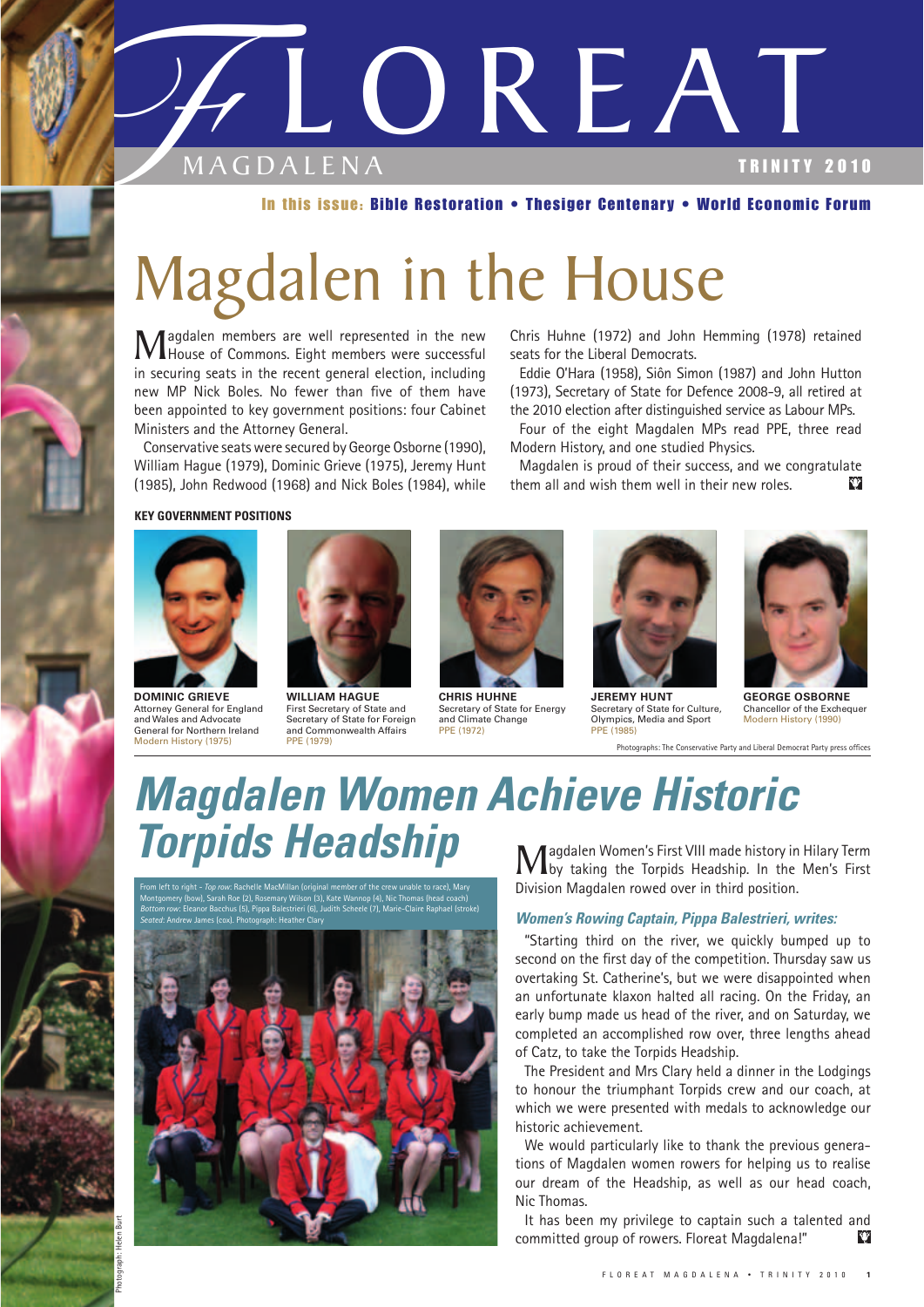# Conserving the Book of Books

i In 2007, a rare first edition of the King James Bible, dating from 1611, was kindly donated to Magdalen College by the Reverend Anne Holmes. Free Bible after the control platter that the control platter that the control platter that the control platter of the both in a passed on to me<br>
e, which had been stored in a humid environment in the past. The first<br>
engt

#### **Anne Holmes writes:**

Some years ago, my mother passed on to me an original King James Bible, which had been given to my late father, Canon Ernest Wilfrid Platt.

The Bodleian already had a copy, so in 2007 I decided to donate it to Magdalen College in memory of my father. I chose Magdalen because I had met my former husband, Colonel Richard Holmes, when he was a Magdalen undergraduate in the 1960s, and I myself later taught at Magdalen College School. I told Richard about the gift before he died and he was thrilled to hear that I had become a benefactor to his college. It meant that the Bible could be properly restored by specialist conservators and added to the College collection.

#### Christine Ferdinand, Fellow Librarian, writes:

The Bible presented to Magdalen College Library in 2007 is not just a first edition, but the first state of the first edition, identifiable by the misprint 'he went' in the Book of Ruth, chapter 3, verse 15, which was later corrected to 'she went'. While it was being printed in the London office of the King's Printer, Robert Barker, his proofreader noticed the mistake and instructed the pressmen to stop printing and correct the error (a 'stop-press correction'). Magdalen's Bible is made up of sheets that include the original error.

There is a Magdalen connection that makes it all the more appropriate for this Bible to find a home here. The Oxford team of translators that worked on the Old Testament books

#### of Isaiah

through to Malachi

included John Harding, Professor of Hebrew and President of the College 1608–10. Indeed Harding's translation work is his main claim to fame. He bequeathed the College another Bible, a 1584 Wittenberg edition, still in the Old Library. The King James Bible joins a distinguished Magdalen collection of Bibles, including the Complutensian Polyglot Bible (printed in Spain 1514–17), as well as Greek (1584), Hebrew (1584), and polyglot Bibles (1569–73), all printed at Christophe Plantin's press in Antwerp, at the sign of The Golden Compasses.

Jane Eagan, Head Conservator for Oxford Conservation Consortium, writes:

This large volume in a 17th-century full leather binding was in a poor condition when it arrived in the studio for conservation. The leather covering material was barely attached to the book and had been pinned

to the spine with short



After treatment of the first leaf, with new endleaves and endband, but before recovering with original leather.

rod; in addition it lengths of metal had obviously been stored in a

with the covering leather back in position. All photographs: Jane Eagan

humid environment in the past. The first leaves of the volume were very damaged, with losses, pleats, and insect and mould damage. Throughout the volume there were loose sections, detached leaves, and earlier repairs, some made with old letters or printed waste, which were lifting or causing further damage. The aim of the conservation treatment was to prevent any further damage and stabilise the volume, building on its existing robust structure. After considerable work on the paper textblock, the large covering skin was pasted out and the Bible recovered in its original leather, ready for use again.

Michael Piret, Dean of Divinity, WRITES:

Next year marks the 400th anniversary of the King James Bible. In his magisterial study, *The Bible in English*, Professor David Daniell (Visiting Fellow, 1996) notes that while English translations have come and gone, the longevity of the King James V ersion 'is a phenomenon without parallel.' Version Its endurance has more than a little to do with the opportune hour of its production, with t as the Reformation principle of vernacular translation coincided with a time of prodigious richness in English literary p history. Anne Holmes has given us h a treasure. The College owes her a huge debt of gratitude for this most significant copy of the Book of Books, sig in the translation of translations.  $\mathbf{v}$ 

### *New Alumni Relations Officer*

I would like to take this opportunity to introduce myself as the new Alumni Relations Officer at Magdalen. I joined the Development Office in April, having previously worked in publishing at Oxford University Press and as a solicitor at Allen & Overy LLP.

I am excited to be developing a broad programme of alumni events in Oxford, London and beyond, drawing on the rich talent and diverse experience of our old members and Fellows. I look forward to keeping you updated with College news and developments, and would very much welcome your suggestions, articles, and photos for our website and publications.

There is an alumni survey included with this edition of Floreat—please take a few minutes to complete this if you can, as your response will enable us to tailor our alumni programme more closely to your needs.

Please do come and visit us in the Development Office when you are next in Oxford—we are in the Longwall Quad above the Bursary, and it is always very nice to meet old members over a cup of tea.

It is a privilege to be working in such a beautiful college with such a rich heritage and I look forward to getting to know you as its members.

> *Anna Krzyzanowska, Alumni Relations Officer*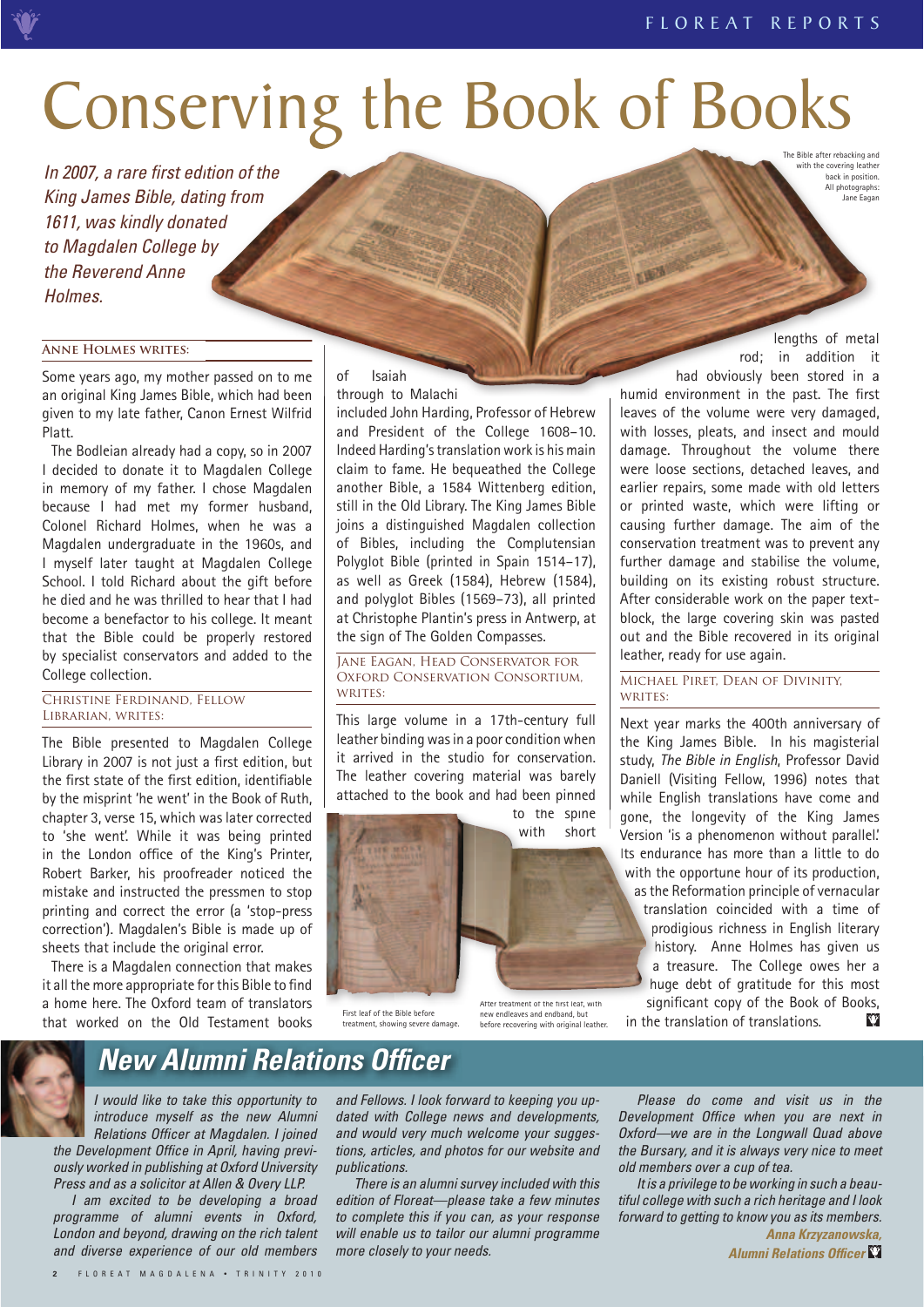*JCR President Tom Meakin (2008) takes a look at the remarkable life and achievements of Wilfred Thesiger (1929) on the centenary of the pioneering adventurer's birth.* 



# Centenary of a Great Explorer

*"The tranquil beauty of the High Street before the traffic; May morning and the choirboys singing on Magdalen Tower; reading in a punt on the river beneath overhanging willows."* 

ne of the greatest British explorers of the 20th century was born 100 years ago, yet these summer recollections of his experience at Magdalen seem timeless.

**Wi**lfred Patrick Thesiger was born on<br>
5 Thionis (than Abussinia) The aldest sen of Ethiopia (then Abyssinia). The eldest son of a British diplomat, he spent his early years riding, shooting and drilling with native troops, and hearing fantastical tales by visiting dignitaries from far-flung corners of Africa. Whisked off to boarding school in England at the age of nine, these memories would sustain the young Thesiger through the more monotonous of his lessons.

In 1929 Wilfred Thesiger went up to Oxford, where he read History at Magdalen. His memories of College ranged from boat club dinners and Varsity boxing triumphs (he captained the Oxford team in his third year) to leisurely strolls along Addison's Walk and picnics in Port Meadow.

Graduating with a Third (as the regimented Western-focused syllabus did not suit his tastes), Thesiger recalled how on the last day of term he met the President and dons to say goodbye: "I was aware how much I owed to their unobtrusive help; this was a moving occasion."

n leaving Oxford, the 25-year-old Thesiger joined the Sudan Political Service in Darfur, where he first embarked upon the desert treks for which he would be remembered. But with the outbreak of war in 1939, all plans were put on hold and he enlisted in the Sudan Defence Force, engaging first at Gallabat on the Ethiopian frontier and then fighting in order to restore the Emperor of Ethiopia, Haile Selassie whose coronation he had attended as an undergraduate—to the throne. He was awarded the DSO (Distinguished Service Order) for his capture of the town of Agibar, which he accomplished despite heavy opposition from 2,500 enemy troops.

However, it was outside the military that Wilfred Thesiger was to find his calling. For five years, he travelled the vast Arabian



Wilfred Thesiger and Erope, a Turkana companion, on safari near Chanler's Falls. *Uaso Nyiro River, Kenya. Photographer unknown. 1970.* 



'Empty Quarter' by camel and on foot, and always in Bedouin dress, looking for locust outbreak areas. In 1949, Thesiger became the first Westerner to navigate the deadly quicksand region of Umm as-Samim in Oman. Sadly in 1950, he was expelled indefinitely from the country owing to political tensions and distrust of Christian explorers, whose knowledge of the region was associated with the threat of exploitation by foreign powers. He was never able to recapture the sense of untrammeled freedom he enjoyed in the deserts of the Middle East.

**W**ilfred Thesiger was a remarkable man<br>and the product of an era whose values he saw as being steadily undermined. Always travelling by traditional means—on foot, by animal or in open boats—he reached places hardly touched by the outside world. He lived through an era of technological developments which he saw as undermining traditional values of simplicity and dignity. Almost 50 years after he graduated, Wilfred Thesiger was elected an Honorary Fellow of Magdalen. He died on 24th August 2003. His unique explorations of some of the harshest locations on the planet are recounted in *Arabian Sands* (1959) and *The*  Ÿ *Marsh Arabs* (1964).

> *WILFRED THESIGER IN AFRICA: A CENTENARY EXHIBITION is at the Pitt Rivers Museum, South Parks Road, Oxford OX1 3PP until 5th June 2011*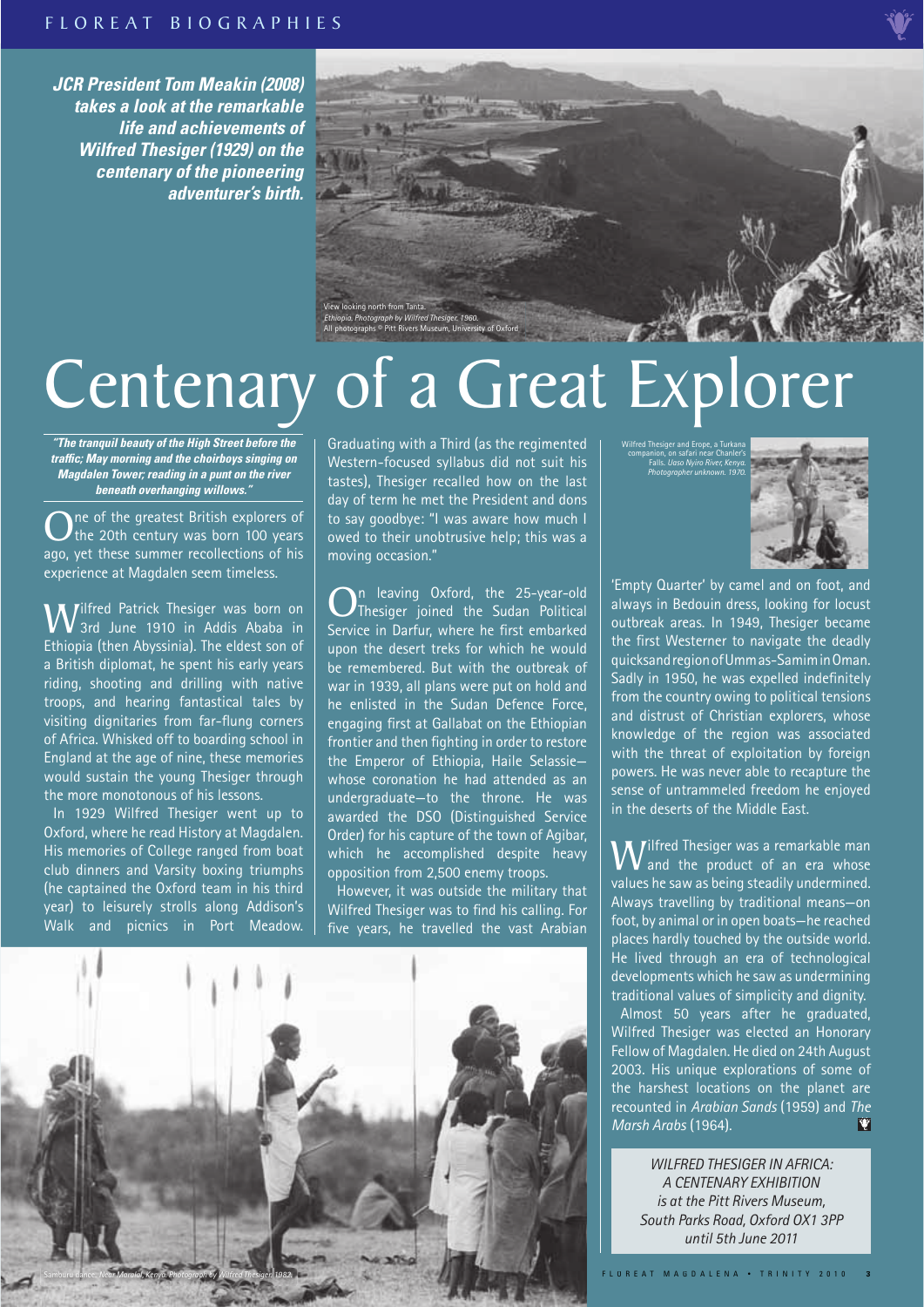*"Bring water, boy, and wine and fetch us flowers.. Anacreon fr.396* 

Judith Hibbert (1980) The Classics Gaudy on 20th March provided an occasion to mark the recent retirement of Professor Oliver Taplin, one of the leading Classicists of his generation and Magdalen's much-loved Fellow and Tutor for almost 40 years. It was also an opportunity for members to meet the new generation of Magdalen Classics tutors. Dr Alfonso Moreno demonstrated the archaeological evidence for a new theory of ancient economics, while Dr Felix Budelmann stripped away the barnacles from the reputation of the lyric poet Anacreon and put his audience in the mood for wine. After an appropriately Lucullan feast, the Classicists, whose matriculation dates spanned seven decades, were entertained by Oliver's account of his time at Magdalen, where his greatest personal triumph appears to have been not his publication of *The Stagecraft of Aeschylus*, *Greek Tragedy in Action*, or *Pots and Plays*, but his slight seniority as a Fellow to Ralph Walker. He was followed by Robin Lane Fox, who gave a rousing reminder of why Lit. Hum. was and remains such a fine subject to read. Grey-haired men and girls in intricate sandals alike adjourned to the Old Kitchen Bar to continue the discussion **CRICUTE CONTROM CONTROM THE CONSTRANT CONTROM THE CLASSICS Gaudy on 20th March provide an occasion to mark the recent retirement for a of Professor Oliver Taplin, one of the leading Classicists of his generation and Magda** 

*Golden-curls Eros once again lobs me his purple ball so that I catch it; challenging me to try out mixed doubles with the girl in the intricate sandals.* 

*She walks off – she is from Lesbos, superior island – she faults my lovelocks...yes, they are graying. And she is all eyes for another – a girlfriend.*

 *Anacreon fr.358* 

Translated by Oliver Taplin, Emeritus Fellow



We are a six-man vocal ensemble whose members were all recently choral scholars (Academical Clerks) at the University—four from Magdalen and two from New College. Our group was set up in April 2008 to provide vocal entertainment at the wedding reception of Magdalen Classics Fellow Andrew Hobson. With his generous help, we subsequently recorded a disc featuring the music of Cole Porter, with some of the arrangements by the then Informator Choristarum Dr Bill Ives, himself

a former member of the King's Singers. Over the last two years, the musical portfolio of the Clerks has expanded in accordance with the nature and demands of our engagements, both formal and informal. We are currently recording a programme of German and English Christmas music, culminating with a tour of Germany in December. *Jonathan Darbourne (2006)* 

*Further details and recordings of the group can be found at www.oxfordclerks.com* 

**Andrew Doherty (1977)** The annual inter-collegiate golf championships were held at Frilford Heath near Oxford on 26th March. Magdalen fielded a team consisting of David Rutherford (1956), Miles Macnair (1957), Geoffrey Fitchew (1958), Andrew Mawby (1962), John Howard (1968) and Andrew Doherty (1977). Despite finishing 15th out of 18 participating colleges and the rainy conditions out on the course, spirits were never dampened and all members of "Team Magdalen" enjoyed the convivial atmosphere of the event. A splendid day was rounded off in the evening with a reception and dinner at Merton, the host college. **Alumni Golf Tournament Conferent The annual inter-collegiate golf championships were held at Frilford Heath near Oxfor on 26th March. Magdalen fielded a team consisting of David Rutherford (1956), Miles Macnair (1957), Ge** 

*If there are any Magdalen golfers who would like to register interest in future College or inter-collegiate events, please contact Mick Walker (1970) on mick.walker@virgin.net.* 

### New York Reunion Dinner

n Saturday 17th April, 45 Magdalen members and guests from the US and Canada, spanning 53 matriculation years, enjoyed a wonderful reunion dinner at the Harvard Club of New York, generously hosted by Paul Dodyk (1959), as part of the University's North American Reunion weekend. We were delighted to have The Hon. Stephen Breyer (1959) as the guest of honour and Nicholas Kristof (1981) as the speaker. Before the dinner, Justice Breyer



gave a fascinating talk about his life and working experience of the US Supreme Court to an audience of Magdalen Law alumni. Nicholas Kristof spoke movingly about social injustice and the plight of women in countries with insufficient vigilance of human rights.

In spite of the fact that we were housed in the *Cambridge* Room of the Harvard Club, and missed the presence of the President due to the volcanic ash cloud, we had a grand time under the leadership of Magdalen's new Development Director, Sean Rainey, hosting his first event solo on behalf of the College.

#### *Chip Holman (1975)*

The College currently holds a dinner in New York every two years as part of the University's North American Reunion weekend. We are keen to develop more events in North America and would like to hear from you if you have access to a venue or could help support an event.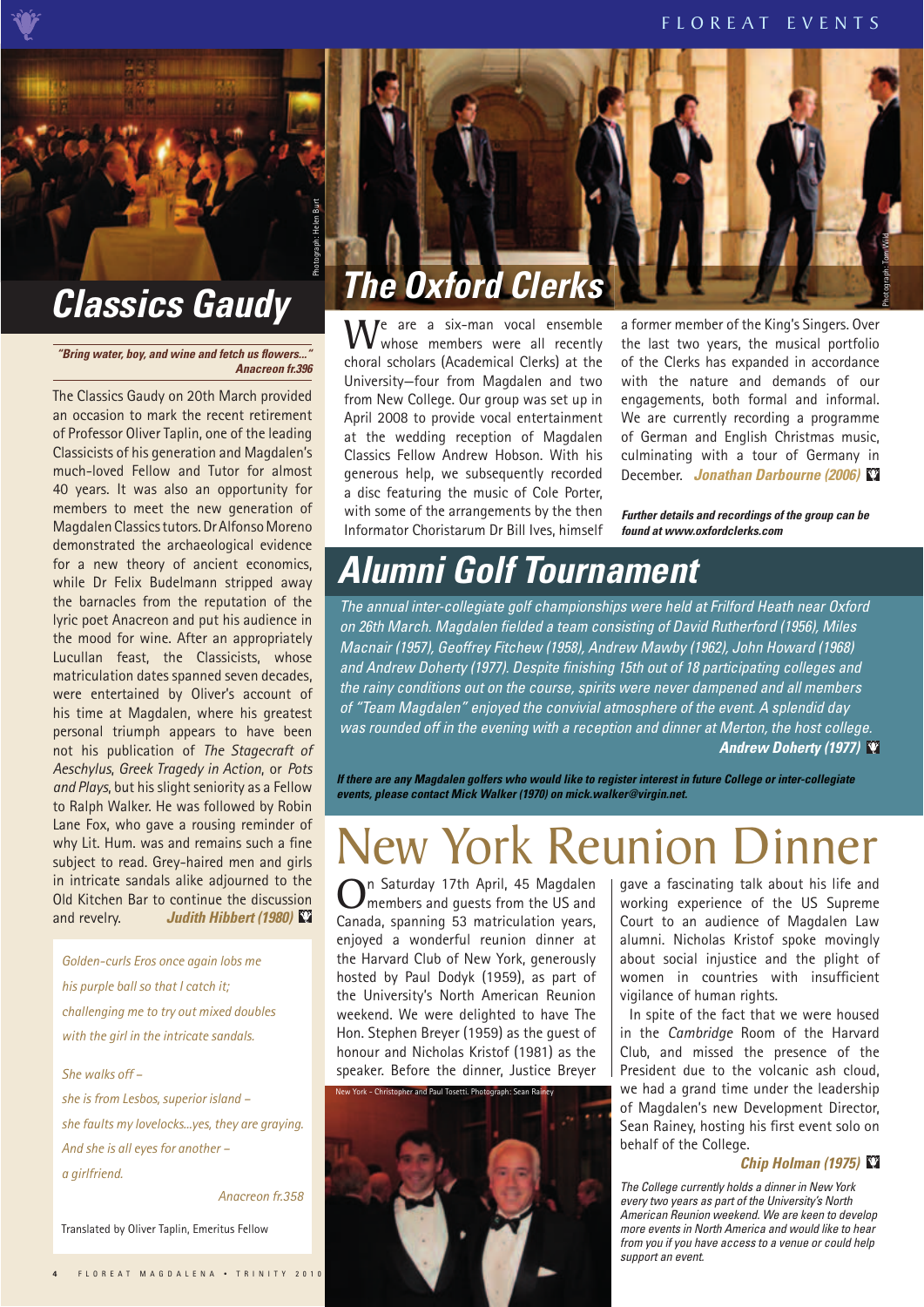

All photographs: Magdalen College



*Madonna in Prayer* 

### The Brocklebank Collection

One of the finest of Magdalen's many<br>treasures is the Brocklebank Collection,<br>which contains mare than 40 pointings which contains more than 40 paintings, many of Italian origin, dating from the 12th to the 16th century. The collection was given to Magdalen in the 1970s by old member Lieutenant Colonel Richard Hugh Royds Brocklebank, DSO (1899). Hugh Brocklebank was a colonel in the 9th Queen's Royal Lancers; on retirement he became Deputy Lieutenant of Warwickshire and a Justice of the Peace.

A poignant item in the collection is Augustus John's portrait of Hugh's son, John Brocklebank, who was a Lieutenant in the Grenadier Guards. John was killed near Monte Camino in 1943, and is among those commemorated on the Founder's Tower war memorial plaque. Many of the paintings are touchingly described in Hugh Brocklebank's book, *A Turn or Two I'll Walk to Still My Beating Mind*, privately printed in 1955.

A mong the more important paintings is<br>
Pietro Lorenzetti's *Madonna and Child*, thought to date from 1320. In this, the Madonna is seated between husband and wife Saints Valerian and Caecilia, who are dressed in red and gold religious tunics. It is intentionally difficult to tell their genders,

*Head of Madonna* 



so as to indicate the oneness of their union in chastity. The Virgin's feet are hidden in the folds of her robe, in accordance with the prescription that the feet of Christ may be shown but not those of his mother.

Perhaps the most beautiful painting is the circa 1650 *Madonna in Prayer*  by Giovanni Battista Salvi known as 'il Sassoferrato'. This devotional representation of the Virgin was painted 15 times by the artist, each time with slight differences, and is known throughout the world in countless reproductions. It is a gem of chiaroscuro, the contrast between light and dark, both in the delicately crafted draperies and in the face. Unusually, the Virgin is depicted without her child. In former Magdalen President Anthony Smith's words: "Absolute and perfect in herself, rendered in spotless purity, benign, refined, reposed, the ideal of womanhood."

Aparticularly touching image is the *Head of Madonna* of the 12th- or 13thcentury Italian School. In this small work, which shows obvious Byzantine influence. the Madonna wears her attribute, the star. But what makes this work so special is the beautiful polygonal ivory frame, carved by Hugh Brocklebank's father.

*Michael Allingham, Emeritus Fellow* 

#### EXCLUSIVE TOUR

Tim Hunter (1985), renowned art dealer and expert on Old Masters, will be giving a tour of a selection of paintings in the College's Brocklebank Collection as part of this year's Alumni Reunion Weekend (www. alumniweekend.ox.ac.uk) at 4pm on Friday 24th September. Members can book places through the University Alumni Office.

### *May Morning*

Daniel Hyde, Informator Choristarum As usual, there was much excitement and anticipation in the week running up to May Day, which fell on a Saturday this year. The Choir were up early for a rehearsal in Chapel at 5.15 before ascending the Great Tower and greeting the morning sun at 6 o'clock. With a relatively young group of choristers this year, the experience was a first for many, and was well received by several thousand people in the High Street below. The early morning start made for a long day, as the Choir was back in the evening to sing Evensong in Chapel for a large and appreciative May Day congregation.

The prayer read by the Dean of Divinity after the singing of the Hymnus Eucharisticus and

before the Madrigals*:* 

*Exceeding glorious Father and Lord, who deckest thyself with light as with a garment; who spreadest out the heavens like a curtain: mighty creator of this and every world, of all stars and planets in their courses: We thy children render unto thee our praise and honour for the wonder of thy handiwork—for the beauty of creation, and at this season most especially for the blessing of new life and hope, visible in the face of our mother the earth as she awakens to Spring. In her awakening we see Christ triumphant over death. In her we see the rejoicing of St Mary Magdalen, fi rst witness of the Resurrection. In her we see the fruitfulness of our most blessèd and glorious Lady the Virgin Mary—through whom thou hast given us the Light of the World, the light that shineth in darkness, the Word Made Flesh. As City and University, in unity and concord, we celebrate before thee today the birth of an earthly morning. We pray thee, use the beauty of this creation to knit our hearts to the things that endure to eternity, that we may rejoice at the dawning of the endless day of the kingdom of thy Son, our Saviour, Jesus Christ. Amen* 

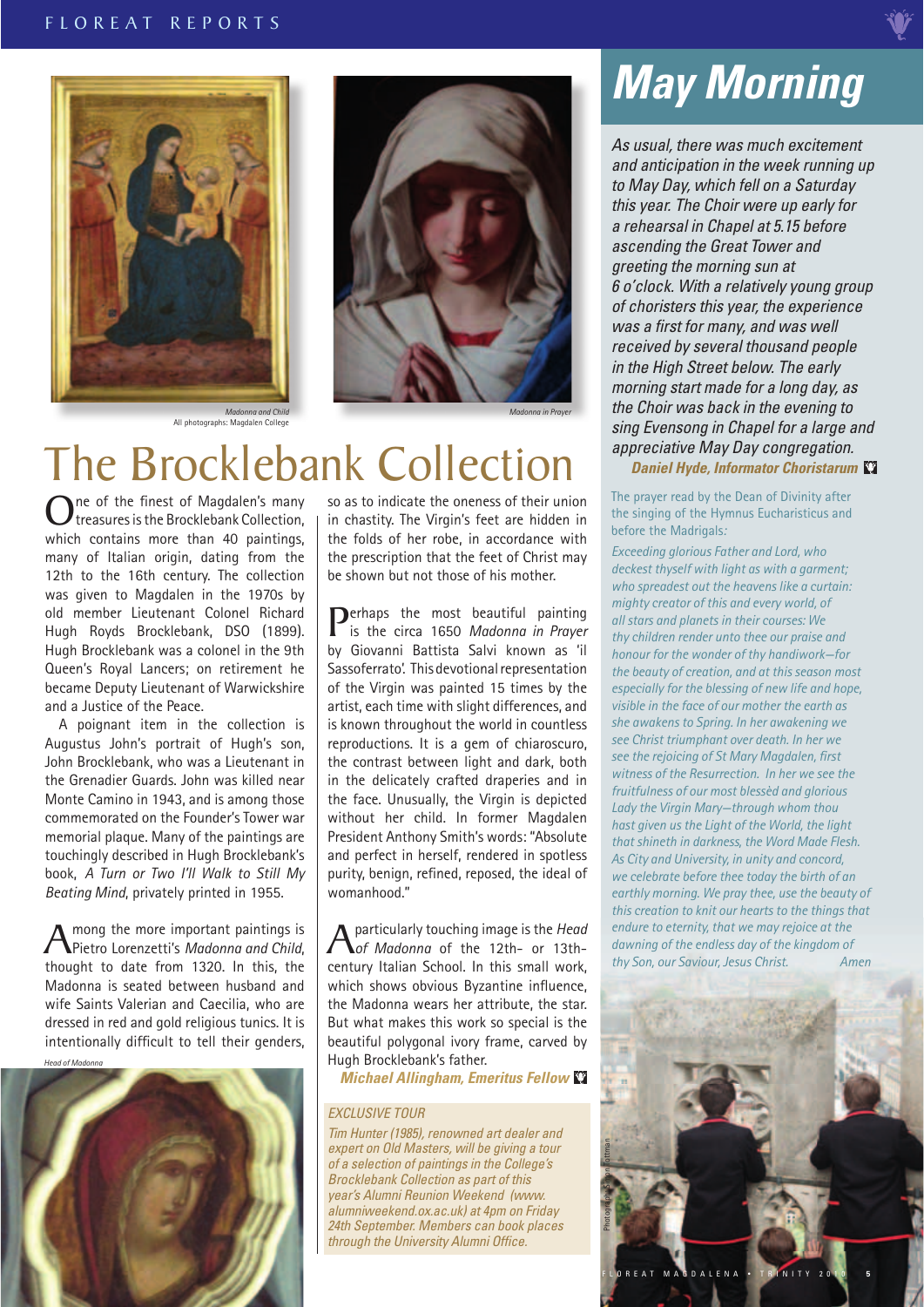#### F L O R E A T N E W S



The Development Office would like to thank all members who took the time to talk to our students during our telephone campaign held in the last two weeks of March. The students enjoyed the conversations and learned a great deal, as did we. In all, we spoke to 741 alumni, 60% of whom agreed to make a gift. Despite the continuing economic uncertainty, the campaign raised nearly £300,000 in donations and pledges for the benefit of students. The College is immensely grateful to its alumni for their continuing loyalty and generosity, and the Development Office will be distributing a report later in the year detailing how your donations are used to improve students' time at Magdalen. In the meantime, thank you all for being so generous in these challenging times. **Telethon 2010**<br> *The Development Office would like to thank all members who took the time*<br> *talk to our students during our telephone campaign held in the last two weeks*<br> *March. The students enjoyed the conversations a* 

**Hadrian Wise, Senior Development Executive** 

*Left: Lauren Thompson (2006), <i>Right: Hugo Harpert* (2008). All *Heft:* Lauren Thompson (2006). *Algent* Hugo Harper



## Magdalen Students Fence Their Way to Success

Over the last five years, Magdalen<br>
Kenher (2005) and sehreur Deminia Kenn Kenber (2005) and sabreur Dominic Kerr (2007), both of whom have fenced for the University first team and contributed to the Oxford Varsity victories of 2007, 2008 and 2010. They have been the University's foil and sabre weapon captains respectively, and have both received Full Fencing Blues for each year of their time at Oxford.

Sometimes described as "athletic chess"<br>Sand one of the few sports where extra<br>layers of electrics are not an before wurning layers of clothing are put on before running around, fencing has long been a thriving Oxford sport. Founded in 1891, the Oxford University Fencing Club (OUFC) is one of Britain's oldest and most successful fencing clubs. Each year the OUFC participates in a wide range of team and individual competitions, the most important being the Varsity match against Cambridge in Hilary term. When hosted in Oxford, this match takes place in the Examination Schools and attracts spectators from far and wide.

**Half Blues are awarded to all fencers**<br>participating in the Varsity match team, and discretionary Full Blues are awarded to those reaching a pre-set standard, which includes individual competition results and position in the national rankings.

Magdalen has also been prominent in<br>
Tensing Compatition Jonia has numerous Fencing Competition. Jamie has numerous foil Cuppers wins to his name and between him and Dominic, Magdalen has won the sabre four years in a row.

Last year, Dominic was placed third overall in the Sports Federation "Sportsman of the Year" for his fencing achievements and club involvements as the OUFC treasurer.

*Dominic Kerr (2007)* 



**MAGDALEN COLLEGE'S NEW BUILDING AND THE PEOPLE WHO BUILT IT**  *By Christine Ferdinand* 

**Published by Magdalen College c.200 pages; over 30 illustrations Subscribers' names will be printed in the volume** 

**Subscription prices:** 

**£25 paperback; £45 hardback Post-publication prices will be higher P&P £3 UK; £9 outside UK; or collect from College** 

*To reserve a copy please contact Marilyn Evans:*  **marilyn.evans@magd.ox.ac.uk Magdalen College, Oxford OX1 4AU Or download a form from the College website at www.magd.ox.ac.uk/shop** 

*DEADLINE FOR SUBSCRIPTIONS IS 1st AUGUST 2010. THE BOOK IS DUE TO BE PUBLISHED IN SEPTEMBER 2010*

### *Annual Alumni Dinner*

*This year's Alumni Dinner will take place in College on Saturday 18th September. The guest speaker will be A C Grayling (1976), Professor of Philosophy at Birkbeck College, University of London. Invitations will be sent shortly.*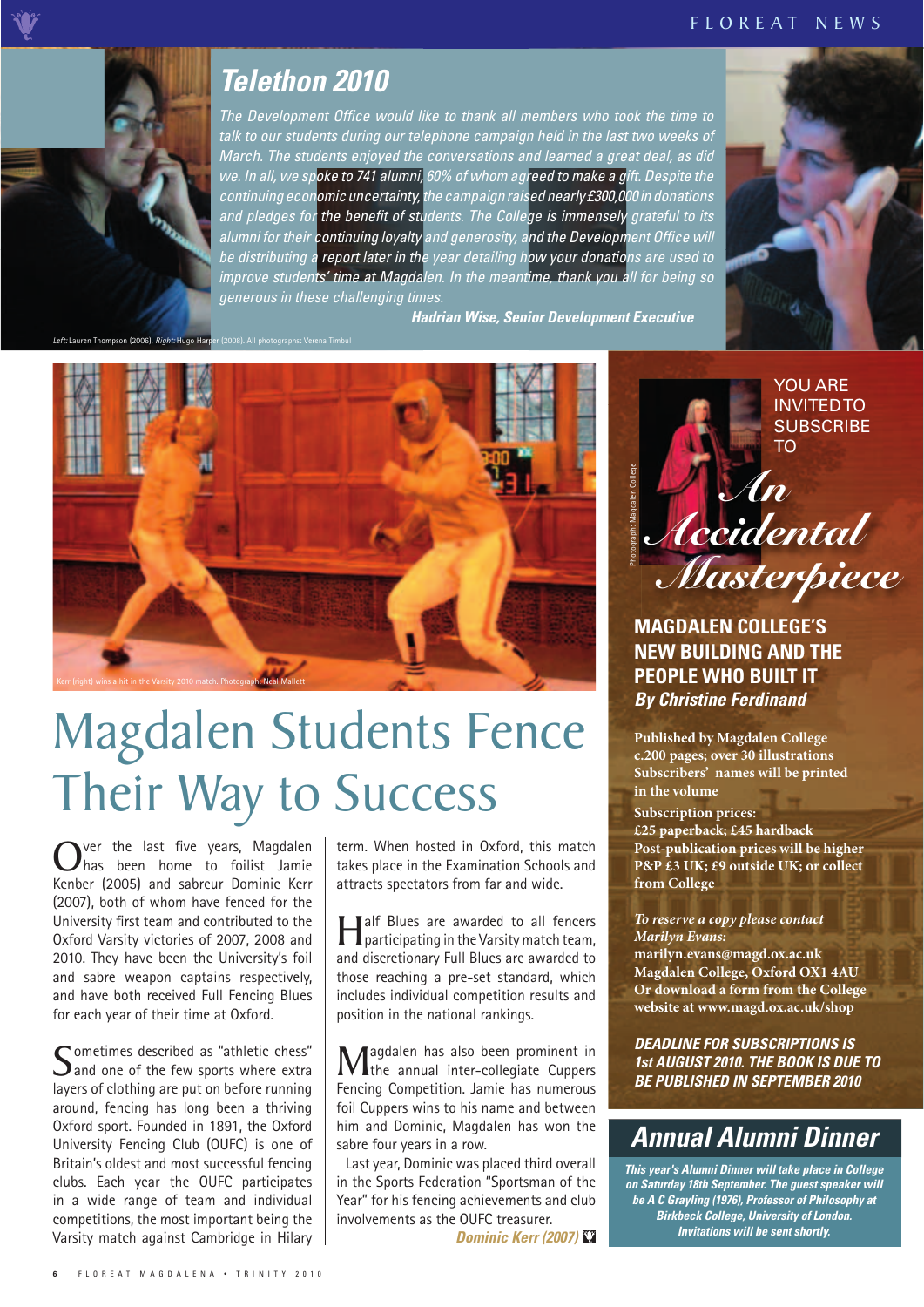## View from the Magic Mountain

*Michael Drexler (1993) gives his personal impressions of the 2010 World Economic Forum in Davos, Switzerland* 

More than 2,500 of the world's leaders,<br>from government representatives<br>to shief systems of slabble companies to chief executives of global companies, assembled at the 40th World Economic Forum annual meeting in January to discuss the future of the world. The location is always Davos, the Swiss mountain resort that served as an inspiration for Thomas Mann's 1924 novel *The Magic Mountain*.

As the world shows signs of emerging from the recent economic crisis, this year's pertinent theme was "Improve the State of the World: Rethink, Redesign, Rebuild".

#### *The State of the World*

The mood was constructive and moderately upbeat compared to that of a year ago, although the level of optimism varied between professions. Economists and labour leaders were the most concerned the former about the fragility of the recovery prospects and the latter about the fact that the economic recovery so far has created very few new jobs. The industry participants had a slight spring in their step, with profitability up and prospects for the year looking fairly positive. Generally, it was the politicians and public figures who were the happiest, relieved that a far worse disaster had been averted.

The main topics were the reconstruction of the financial system, the persistent failure of those with local incentives to solve global problems (such as last year's Copenhagen meeting on climate change), and socially responsive and inclusive forms of enterprise by existing multinationals and entrepreneurs. Participants universally acknowledged that a viable new contract between society's various strata would be necessary for a peaceful world.

#### *What about the Bankers?*

One of the most encouraging developments from the meeting was the agreement of industry heads, regulators and politicians on the need for a multi-stakeholder solution for the financial system. In the same way that the crisis was not solely caused by greedy bankers, it is very unlikely that the financial system can be stabilised by smart politicians or by bankers alone.

In that vein, it was good to see the industry representatives offering to work with some of the recent suggestions by policy makers. They repeatedly acknowledged the need for behavioural changes to show society that they have understood the new times, and were able to demonstrate that many institutions had made sweeping changes to their risk management and incentive set-up.

Similarly, the policy makers acknowledged the need to step away from unhelpful generalisations and blame. After all, not every bank was equally in need of rescue during the crisis, and one person's speculation is another person's hedging strategy.

It remains to be seen how much of this constructive spirit will survive, but bringing the relevant parties together in a room for private debate is a good start.





All photographs: World Economic Forum

#### *What is it Really Like?*

 events and dinners would definitely live up In one sentence: the closest thing to Magdalen I have personally experienced in a long time. As in College, there is constant interaction with experts outside of one's own field and, therefore, the need to express arguments in non-specialist vocabulary without losing intellectual integrity. There is very limited respect for celebrity, debates are fought on content, and everyone is encouraged to participate. Just as in College, there is a good balance between work, which at Davos takes place in workshops, plenary sessions and bilateral meetings for 10 to 12 hours each day, and socialising/ networking in the evenings. Some of the to College standards, and I felt well prepared by Magdalen on this front.

Of course, there are differences from College. For example, the security was tighter than UK airports and there was an abundance of journalists. High in the mountains, the snow conditions made even the recent winter in the UK look harmless by comparison, much to the peril of some delegates who experienced "traction issues" with their footwear. And of course there are no exams.

The event fittingly finished with a closing lunch at the Hotel Schatzalp, which in 1900 was built as the luxury sanatorium featuring in *The Magic Mountain.* 

In summary, this is a very stimulating event that runs far deeper than the media coverage suggests, thereby validating what a great preparation Magdalen provides for even the world's most challenging circles.  $\ddot{\mathbf{v}}$ 

*The author has affiliations with both the World Economic Forum and a fi nancial institution in London, but has written this article in a purely personal capacity.*